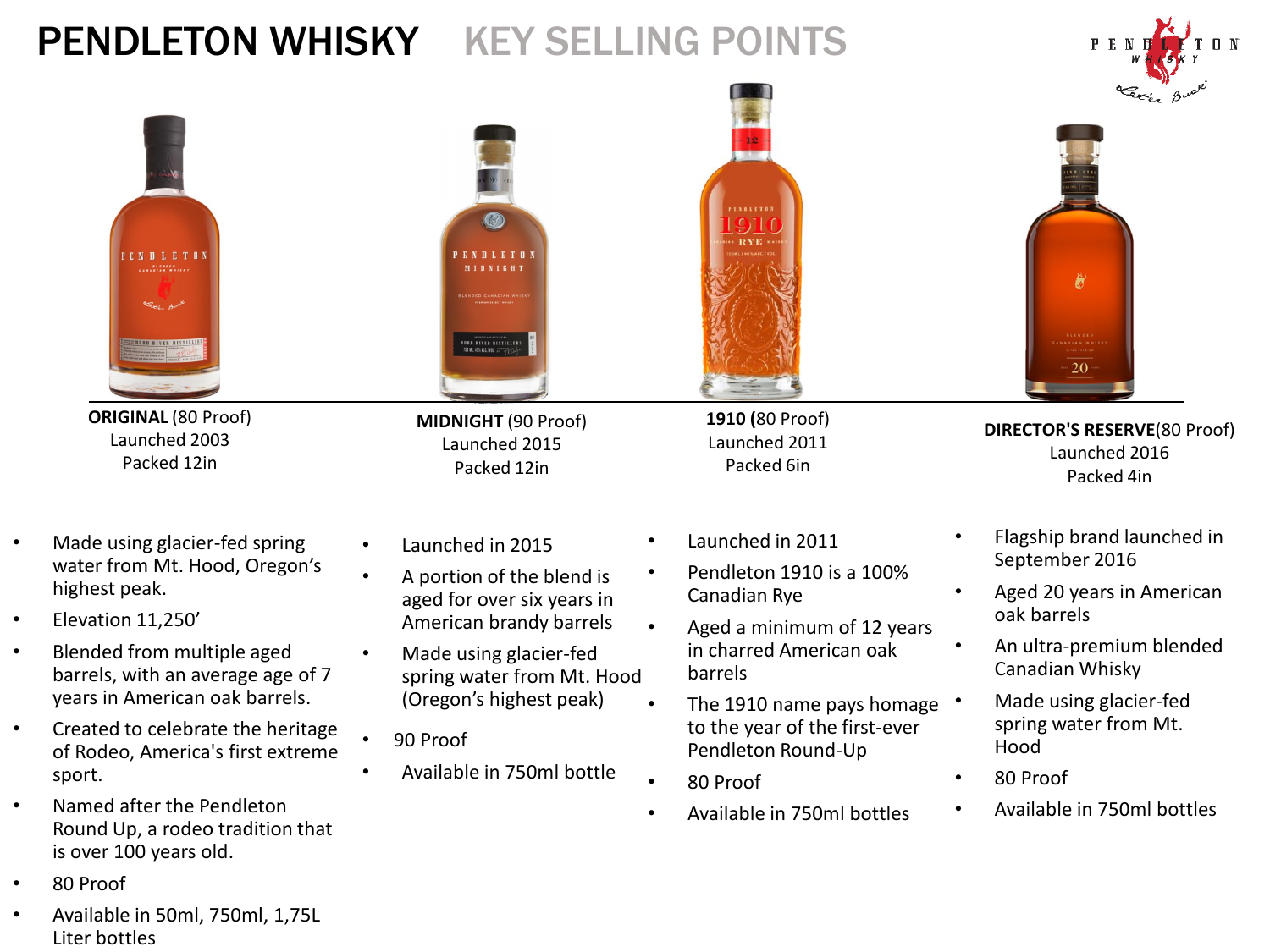### PENDLETON WHISKY – TASTING NOTES





 $\mathbf{0}$  N

**ORIGINAL MIDNIGHT**

| NOSE:                  | Vanilla, honey, butterscotch, custard, and marzipan.<br>Hint of freshly grated nutmeg and cracked cinnamon<br>bark.                          | Musky notes of leather with warm cinnamon,<br>nutmeg, cloves and a trace of ginger; finished with<br>subtle undertones of dried fruit.                          |
|------------------------|----------------------------------------------------------------------------------------------------------------------------------------------|-----------------------------------------------------------------------------------------------------------------------------------------------------------------|
| <b>PALATE:</b>         | Warm fall fruits and honey are balanced with a hint of<br>spice to balance the flavor.                                                       | Full, well-balanced oak is paired with hints of coffee<br>cake, nuts, caramelized bananas and candied figs for<br>a complex flavor.                             |
| FINISH:                | A medium balance and smooth finish.                                                                                                          | A full-bodied and satiating finish with a lingering<br>smolder of spices, pecans and walnuts.                                                                   |
| <b>DRINK STRATEGY:</b> | On the rocks. It mixes well with simple cocktails like<br>Ginger Ale and Pineapple, but stands on its own when<br>tasted neat or with water. | Neat or paired with classic ingredients such as<br>bitters and citrus, allowing the rich and well-<br>balanced flavor of the whisky to remain on the<br>palate. |